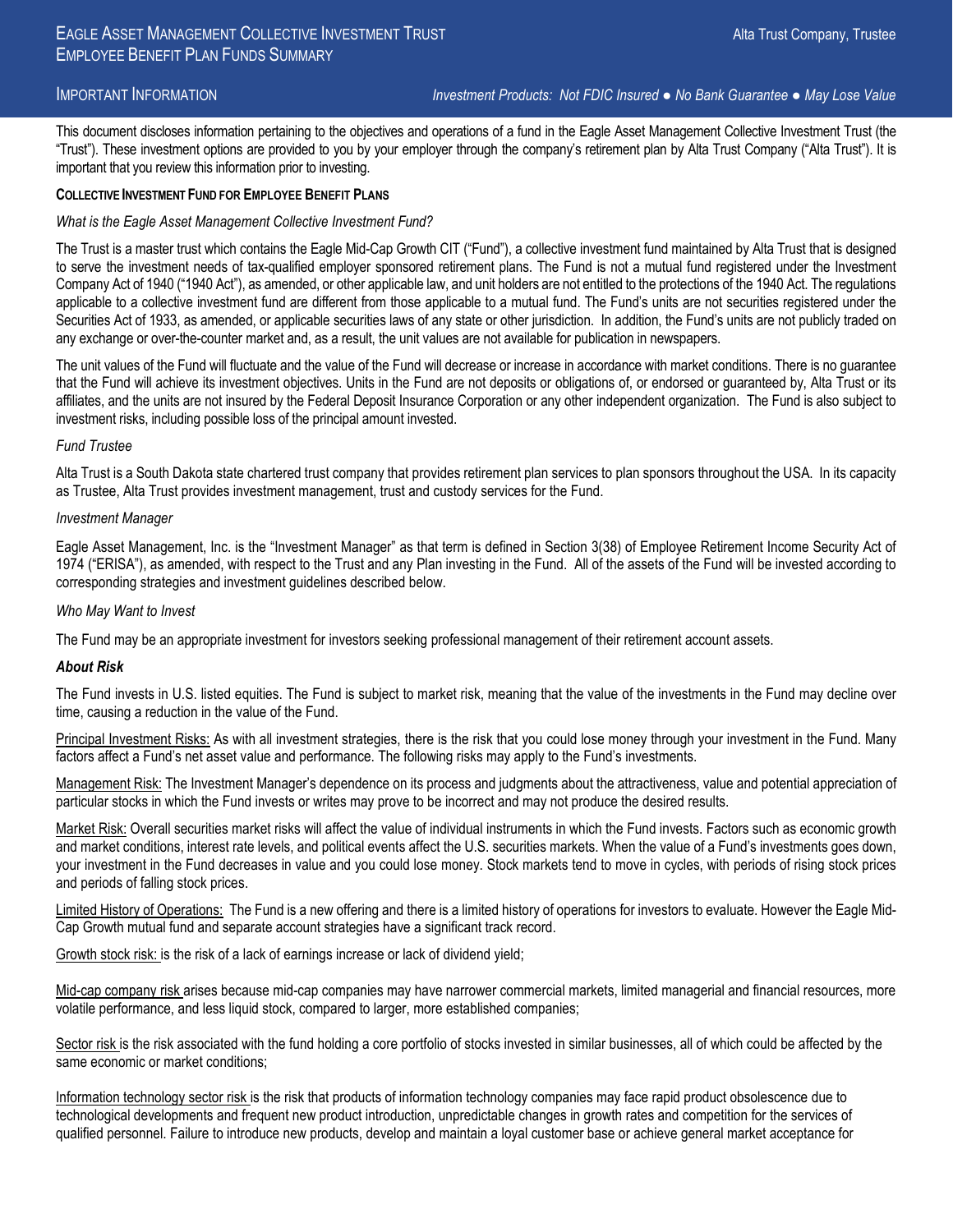# **EAGLE ASSET MANAGEMENT COLLECTIVE INVESTMENT TRUST** (CONTINUED) **EMPLOYEE BENEFIT PLAN FUNDS SUMMARY** IMPORTANT INFORMATION

their products could have a material adverse effect on a company's business. Companies in the information technology sector are heavily dependent on intellectual property and the loss of patent, copyright and trademark protections may adversely affect the profitability of these companies

Small-cap company risk arises because small-cap companies may have less liquid stock, a more volatile share price, a limited product or service base, narrower commercial markets and limited access to capital, compared to larger, more established companies

Expense Risk: Prior to making an investment in a Fund, investors should carefully consider the expenses and how those expenses may reduce overall investment performance.

Objective Risk: There is no guarantee that the Fund will reach its stated objective.

Other Risks: The above list of risk is not comprehensive and the Fund may be subject to other risks not specified in this disclosure.

## **Eagle Mid Cap Growth CIT Class 1**

Fund Objective Capital appreciation.

## Fund Strategy

During normal market conditions, the Mid Cap Growth CIT seeks to achieve its objective by investing at least 80% of its net assets in the equity securities of mid-capitalization companies, which are defined as having market capitalizations greater than \$1 billion and equal to or less than the largest company in the Russell Midcap Growth Index during the most recent 12-month period at the time of the initial purchase. The fund will invest primarily in the equity securities of companies that the portfolio managers believe have the potential for above-average earnings or sales growth, reasonable valuations and acceptable debt levels. While the fund portfolio will generally not emphasize investment in any particular investment sector or industry, the fund may invest a significant portion of its assets in the securities of companies in the information technology sector at any given time. The fund will generally sell when the stock has met the portfolio managers' target price, the investment is no longer valid, it is believed that a better investment opportunity has arisen or if the investment reaches a value of more than 5% of the fund's net assets. At times, the fund may hold securities of small-capitalization companies.

Investment Guidelines

**Target Turnover:** Less than 75% **Market Cap:** At time of purchase are within the market cap range of the Russell Midcap Growth Index **Security Type:** Equities **Average Holdings:** Up to 100 **Geography:** United States/Domestic **Debt Securities:** None **Target Weights:** Maximum of 25% of the fund portfolio **Sector Weights:** Typically no over or underweights **Peer Group:** The Fund is in the Morningstar Mid Growth category ("the Peer Group"). The Portfolio is in the Morningstar Mid Growth category. The

Sub-Advisor needs to be aware that one of the Manager's primary goals is for the Fund to remain in this Peer Group, and the Sub-Advisor will use reasonable efforts to ensure that goal is achieved. The Sub-Advisor should also be aware that its performance will be evaluated in part relative to this Peer Group. The Sub-Advisor has the responsibility to understand how Morningstar calculates category in terms of style, market capitalization or other factors.

**Prohibitions:** Futures, swaps or other derivative contracts based on physical commodities, and U.S. ETFs that invest in futures, swaps or other derivative contracts based on physical commodities if those ETFs do not maintain their status as a Regulated Investment Company under the Internal Revenue Code

**Liquidity:** The Investment Manager will retain an appropriate allocation to cash for liquidity purposes but in no case more than 5%

## **Trustee and Management Fees**

There are no sales commissions charged for purchases and sales of interests in the Fund.

## **Fees**

| <b>CUSIP</b> | Fund Name                        | Trustee Fee <sup>1</sup> | <b>Management Fee</b> <sup>2</sup> | Service Fee <sup>3</sup> | Fee Total <sup>4</sup> |
|--------------|----------------------------------|--------------------------|------------------------------------|--------------------------|------------------------|
| 14214T208    | Eagle Mid Cap Growth CIT Class 1 | 0.07%                    | 0.52%                              | 0%                       | 0.59%                  |

1 The Trustee Fee is paid to the Trustee out of Fund assets as compensation for its services and is in addition to the Management and Service Fees.

<sup>2</sup> The Management Fee for each Fund, if any, is paid to the Investment Manager out of Fund assets as compensation for its services and is in addition to the Trustee and Service Fees.